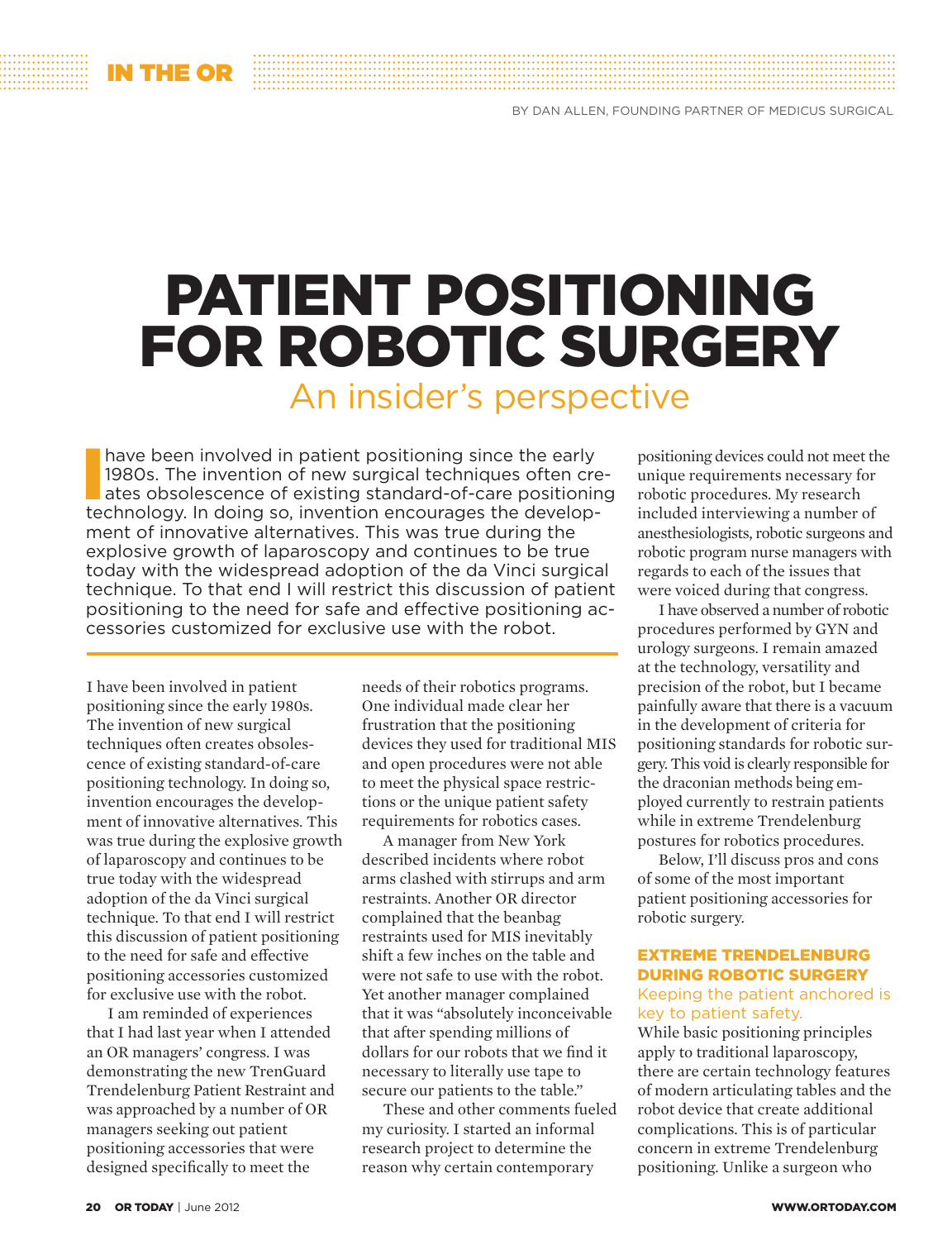**"I remain amazed at the technology, versatility and precision of the robot, but I became painfully aware that there is a vacuum in the development of criteria for positioning standards for robotic surgery."** - Dan Allen

makes subtle changes after noticing that a patient has slipped a little on the table, the robot is not programmed to compensate for changes in patient location on the OR table. Concerns are being voiced that when a patient slides "just a little bit," the arms of the robot will assume the primary role for restraining the patient. Patient risks include the potential of necrosis or bruising at the site of the major ports, as well as increased and potentially prolonged post-op pain.

#### Current methods used for extreme Trendel enburg position for robotic procedures

The most common Trendelenburg positioning techniques in use for robotic assisted surgery involve using friction, shear or lots of foam and tape to secure the patient on the table. It is because there were no apparent alternatives these techniques were developed by early adopters and passed along to others as robotic surgery gained favor. The methods were developed based on theory, conjecture and a strong sense of urgency that they must protect their patients from harm. In all cases, the techniques being used came from a frustration of the medical device industry's inability to develop a new standard of care in a timely manner. Most of the available commercial and home-made Trendelenburg restraint techniques being used are described below.

The designs of the first two devices below do not permit the patient to slide, as both utilize skeletal structures to anchor the patient in place on the table. When utilizing skeletal structures to anchor patients on the table, the patient cannot slide.

**Trendelenburg patient restraint utilizing the concavities of the skeleton:** An anatomical pad, attached to the table, is located under the notch of the neck to anchor the patient in position. Use of the skeletal concavities was described in the literature as being a safe and effective method of anchoring the patient in ultra-extreme postures.

**Shoulder braces anchoring the patient's skeleton on the table:** Regardless of the degree of Trendelenburg, the use of a two-piece shoulder brace is contraindicated in nearly all the literature. There is an extreme risk of BPN due to the forces of gravity and patient weight forcing, or funneling, the patient's mass between the braces. That funneling dynamic is considered causal to BPN.

Anecdotal and published evidence indicates that, for the most part, the remaining device concepts tend to stop until something restrains the patient. The first two techniques take on the look of craft projects in that they typically consist mainly of egg crate foam and tape binding the patient to the table.

## **FHE BANDITO POSITION:**

This technique features tape and foam criss-crossing the patient's chest. The procedure is common

even though respiration is often sub optimal.

- **FHE MICHELIN MAN POSITION:** This is similar to the Bandito position with the exception of the application of the tape across the chest.
- **BEAN BAG RESTRAINTS:** These devices are attached to the rail using belts for security. The device holds a vacuum to maintain its configuration. It is not unusual for this device to slowly slip on the table until the straps become taut.
- **FRICTION / CONFORMING PAD:** This disposable positioner is strapped to the rail and is said to slip the least of the Trendelenburg systems that use straps to secure it onto the table rails.
- **FABLE PAD OVERLAYS utilizing friction and shear for restraint**:

Patients are positioned on the fingers of large sections of Egg crate foam that has been taped to the table top.

**• Full length gel pads** are sometimes taped to the table top and the patient is placed on the pad in a "Skin to Skin" configuration in an attempt to utilize friction and skin shear to hold the patient on the table.

I suggest that the following standards be adopted for devices developed for positioning patients for robotic surgical procedures:

**•** Utilize only those Trendelenburg patients restraints that can safely anchor the patient into place. Arm restraints should be designed to avoid clashing with the control arms. Patient arms should be cradled and secured without undue compression.